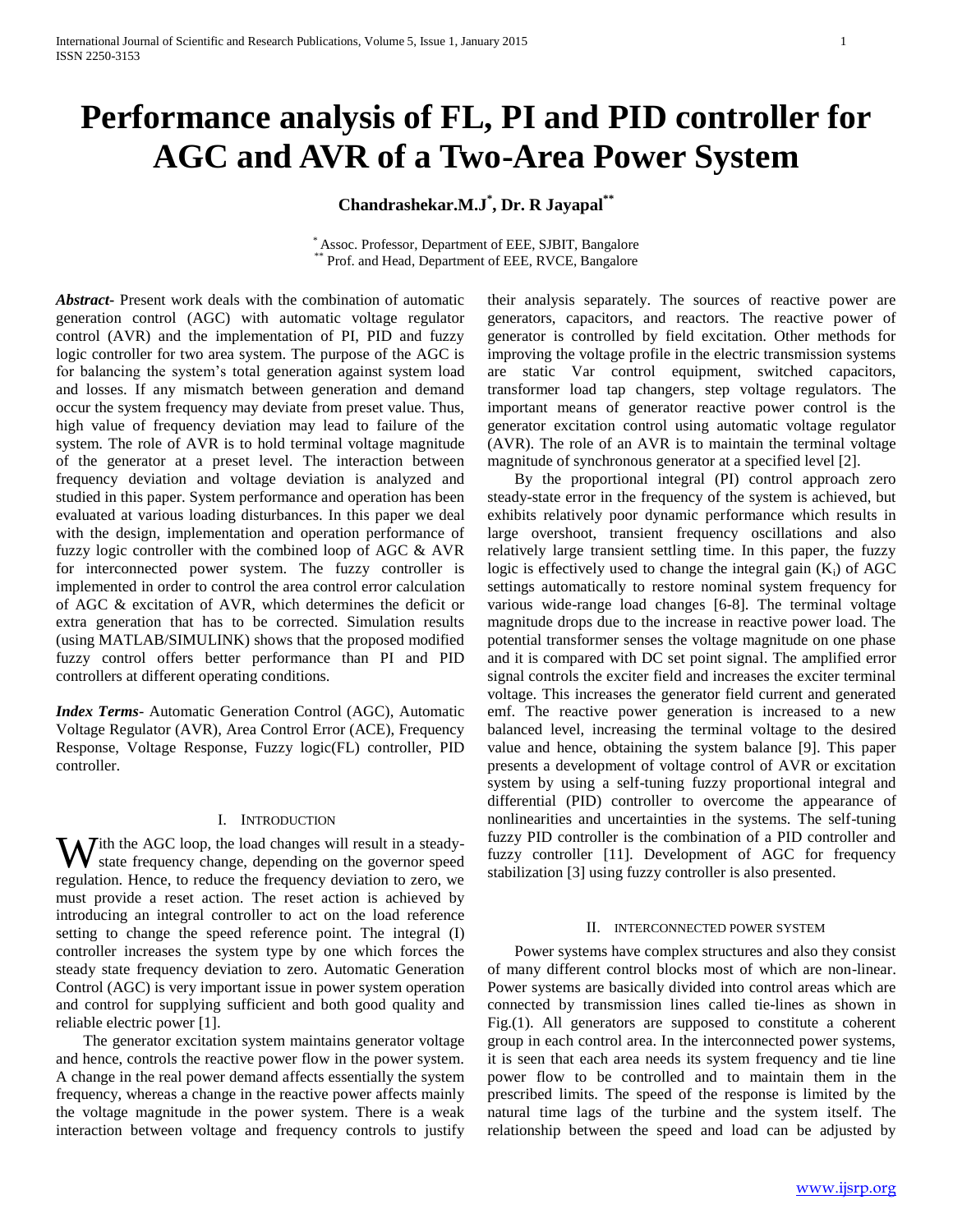changing a load reference set point input. A case study is presented by considering a two area power system [4].

## *2.1. Area control error* Area Control Error is defined by,

$$
ACEi = CPij + Bi * Cf
$$
 (1)

Where,

i -control area for which ACE is being measured CPij -power interchange in areas i and j  $B_i$ - control area frequency bias coefficient  $C_f$ - deviation in frequency

The ACE is an error signal consisting of two factors.  $1<sup>st</sup>$ factor represents the error in the scheduled tie flows. The 2<sup>nd</sup> factor is inter-area assistance in generation from control area to prevent large deviation of interconnection frequency. ACE represents the generation versus load mismatch for the control area. The ACE indicates instant at which the total generation must be lowered or raised in a control area. A general criterion can be given about which AGC is considered "good". Since ACE is directly influenced by random load variations, this criterion can be treated statically by specifying that the standard deviation of ACE should be small and ACE should not be allowed to "drift". This means that the integral of ACE over appropriate time should be small. A 'drift' in ACE has the cumulative effect of creating system time errors or inadvertent interchange errors [5].



**Fig.1: Two area interconnected power system**

## III. FUZZY LOGIC CONTROLLER

 Conventional control methods cannot provide desired results because power system dynamic characteristics are complex and variable. Advanced controller can be replaced with conventional controller to get fast and good dynamic response in load frequency problems. Fuzzy Logic Controller (FLC) as shown in Fig.(2) can be more useful in solving large scale of controlling problems with respect to conventional controller which are slower. Fuzzy logic controller is designed to minimize fluctuation on system outputs. There are many studies on power system with fuzzy logic controller.

There are three principal elements to a fuzzy logic controller:

- (i) Fuzzification module (Fuzzifer)
- (ii) Rule base and Inference engine

## (iii) Defuzzification module (Defuzzifier)



**Fig.2: Fuzzy logic controller**

 Fuzzy control is based on a logical system called fuzzy logic. It is much close in spirit to human thinking than conventional logical systems. Complexity and Multi-variable nature of power system limits the conventional control method, to provide satisfactory solutions. The FLC is to handle the reliability, robustness and nonlinearities associated with power system controls. Due to this fuzzy logic controller becomes adaptive and nonlinear in nature having a robust performance under parameter variations with the ability to get desired control actions for complex uncertainty, and nonlinear systems without their mathematical models and parameter estimation [3,5,10].

The error 'e' and change in error  $(\Delta e)$  are inputs to the fuzzy logic controller. These two inputs signals are converted to fuzzy numbers first in fuzzifier using seven membership functions. The fuzzy rules are interpreted as if ACE is NB and d(ACE)/dt is NS then the output is PM. The Triangular membership functions are used for both the inputs and output signals.

 The rule table for fuzzy with AGC and AVR is as shown in Table 1 and Table 2.

## *3.1. Membership functions for AGC for the fuzzy variable of the proposed FLC*

 Fuzzy control rules are constructed by using the control experience of operator having experiences about automatic generation control of the interconnected power system. There are two controllers, fuzzy ACE1 and fuzzy ACE2 as shown in Fig.3 and Fig.4. Each of the controllers has the Negative Big NB, Negative Medium NM, Negative Small NS, Zero ZE, Positive Big PB, Positive Medium PM, Positive Small PS for both the change in area control error d(ACE)/dt and area control error ACE [5].

 The rules are interpreted as follows, if ACE is NB and d(ACE)/dt is NS then the output is PB. The triangular membership functions are used for both the inputs and output. The Defuzzification method employed is the center of area method [8].

 The membership functions for input and output are shown in Fig.3, 4 and Fig 5. Rule viewer and Surface viewer of AGC block in FLC is shown in Fig.6 and Fig.7.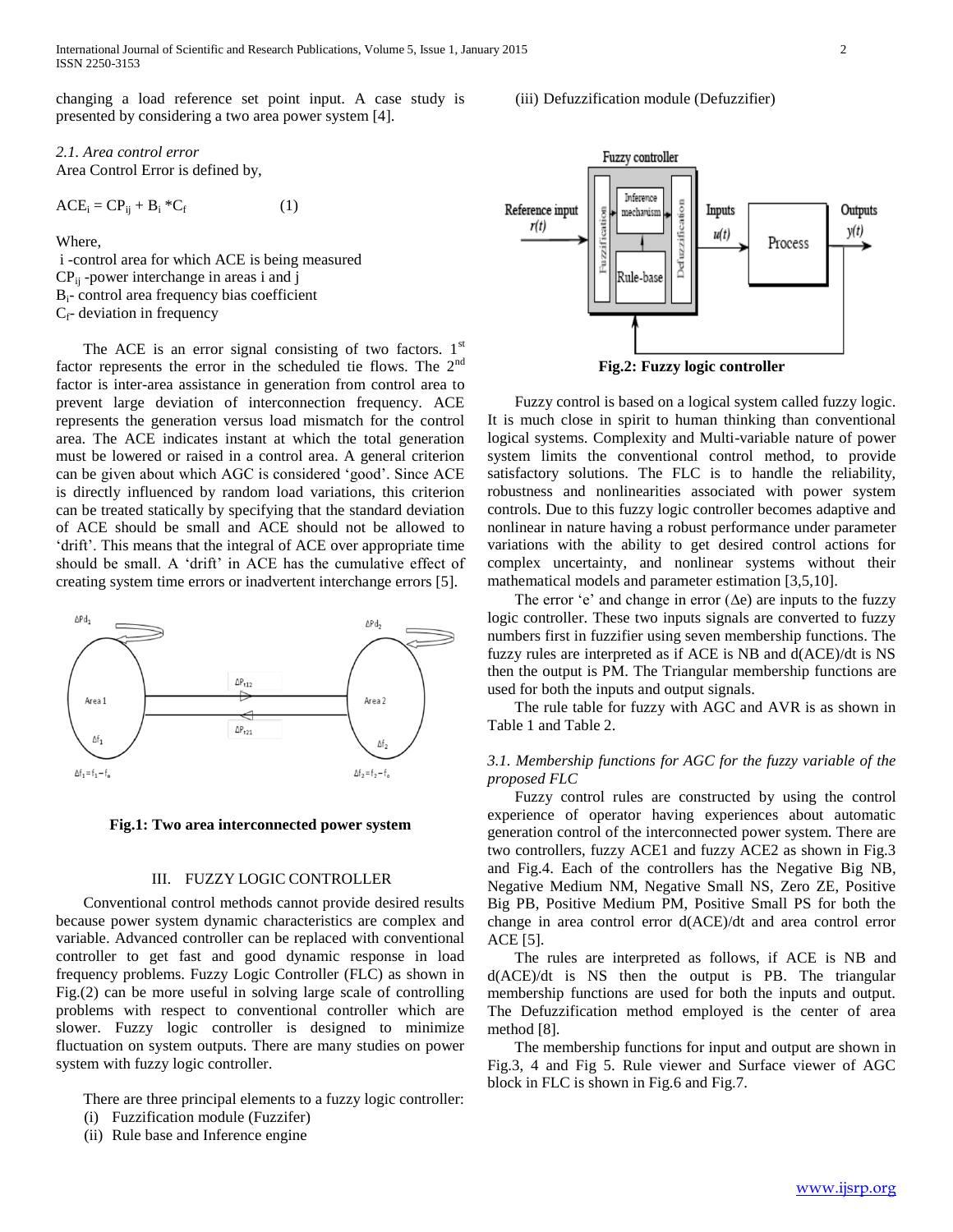

**Fig 3: Membership function editor for input1 of FLC**



**Fig 4: Membership function editor for input2 of FLC**



**Fig 5: Membership function editor for output of FLC**



**Fig 6: Rule viewer of AGC block in FLC**



**Fig 7: Surface viewer of AGC block in FLC**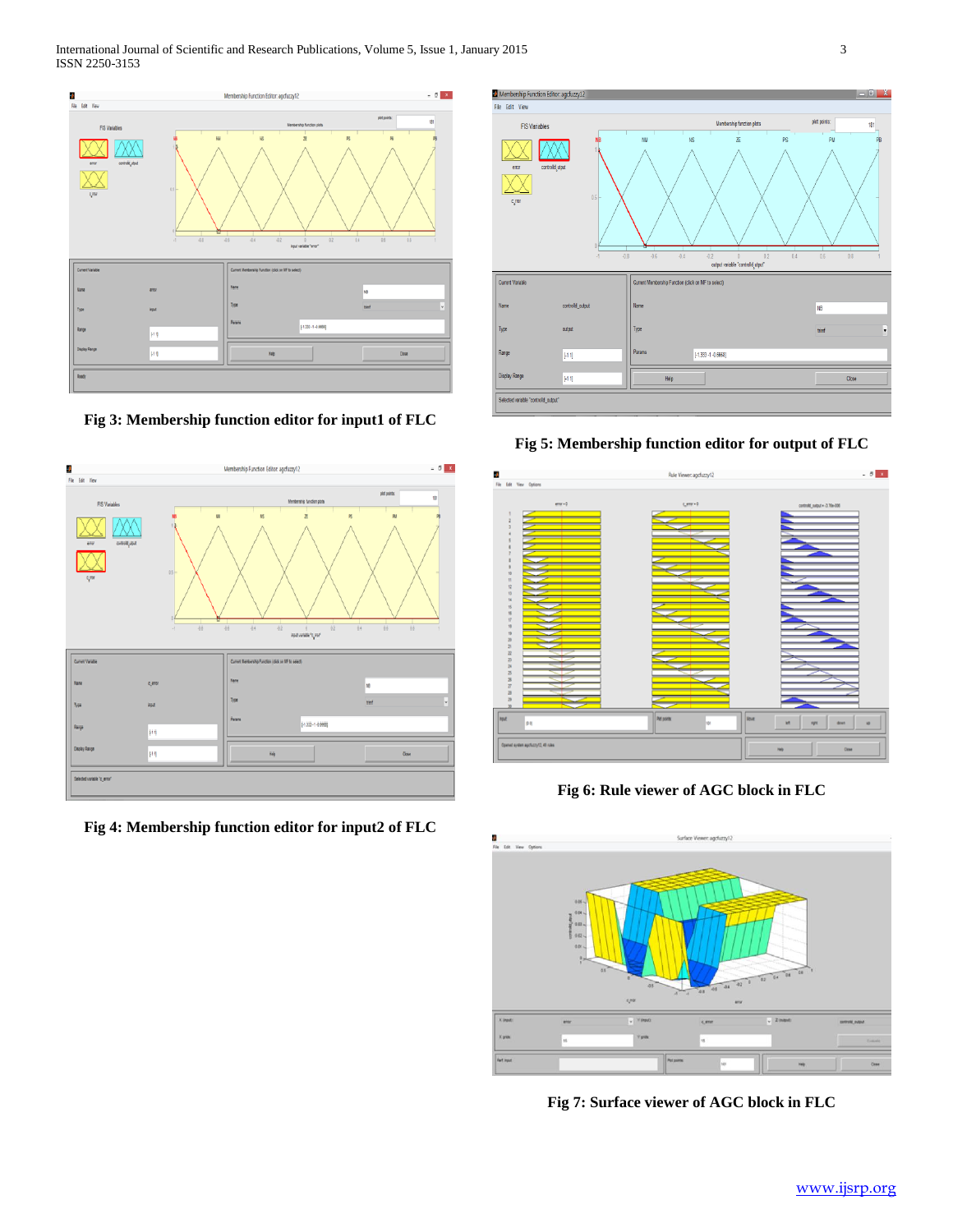**TABLE 1: FUZZY RULE TABLE FOR AGC**

|             |    | AREA CONTROL ERROR (ACE) |    |    |    |           |           |    |
|-------------|----|--------------------------|----|----|----|-----------|-----------|----|
|             |    | NB                       | NM | NS | ZE | PS        | PM        | РB |
|             | NB | PB                       | PВ | PВ | PВ | PМ        | PM        | PS |
| d/          | NM | PB                       | PМ | PM | PМ | PS        | PS        | PS |
| dt<br>of    | NS | PM                       | PM | PS | PS | PS        | PS        | ZE |
| A           | ZE | NS                       | NS | NS | ZE | PS        | PS        | ΡS |
| $\mathbf C$ | PS | ZE                       | NS | NS | NS | <b>NS</b> | <b>NM</b> | NM |
| Е           | PM | <b>NS</b>                | NS | NM | NM | NM        | NB        | NB |
|             | PВ | NS                       | NΜ | NВ | NΒ | NB        | NB        | NB |

**TABLE 2: FUZZY RULE TABLE FOR AVR**

|           | NB        | <b>NM</b> | <b>NS</b> | Z         | <b>PS</b> | <b>PM</b> | <b>PB</b> |
|-----------|-----------|-----------|-----------|-----------|-----------|-----------|-----------|
| NB        | Ζ         | PS        | <b>PM</b> | <b>NS</b> | <b>NM</b> | <b>PS</b> | <b>NM</b> |
| <b>NM</b> | PS        | Ζ         | <b>PS</b> | <b>PM</b> | <b>NS</b> | <b>NM</b> | <b>PS</b> |
| <b>NS</b> | <b>PM</b> | <b>PS</b> | Ζ         | PS        | <b>PM</b> | <b>PS</b> | <b>PM</b> |
| Ζ         | PS        | <b>PM</b> | <b>PS</b> | Ζ         | <b>NS</b> | <b>NM</b> | <b>PS</b> |
| <b>PS</b> | <b>PS</b> | <b>PS</b> | <b>PM</b> | <b>NS</b> | Ζ         | <b>NS</b> | <b>NM</b> |
| <b>PM</b> | <b>NS</b> | <b>PM</b> | <b>NS</b> | <b>NM</b> | <b>NS</b> | Ζ         | <b>NS</b> |
| PB        | <b>NM</b> | <b>NS</b> | <b>NS</b> | NS        | <b>NM</b> | <b>NS</b> | Z         |

# IV. SIMULATION AND RESULTS

 Testing was done on each of the individual blocks of the AGC system and AVR system. The design and simulation of problem is done in MATLAB Simulink environment. The following simulations were performed in order to investigate the performance of the proposed fuzzy logic controller over the conventional integral controller.

 The simulation block diagram for AGC and AVR interconnection for single area using fuzzy logic controller is shown Fig.8 and the AGC and AVR for two areas interconnected using fuzzy logic controller is shown Fig.9. The change in frequency v/s time and change in voltage v/s time for single area is shown in Fig.10 and 11 respectively.

 Frequency deviation of AGC\_AVR in area-1 using FLC, PI and PID in two area interconnected system is shown in Fig.12. The Voltage response of AVR for two area using FLC and PID are shown in Fig.13 and 14.

 Comparison of dynamic responses of FLC, PI and PID are shown in Table 3. The various assumptions used for AGC, AVR, PI and PID simulation are shown in Table 4, 5 and 6 respectively.



**Fig.8: AGC and AVR interconnection for single area using fuzzy logic controller**



**Fig.9: AGC and AVR for two areas interconnected using fuzzy logic controller.**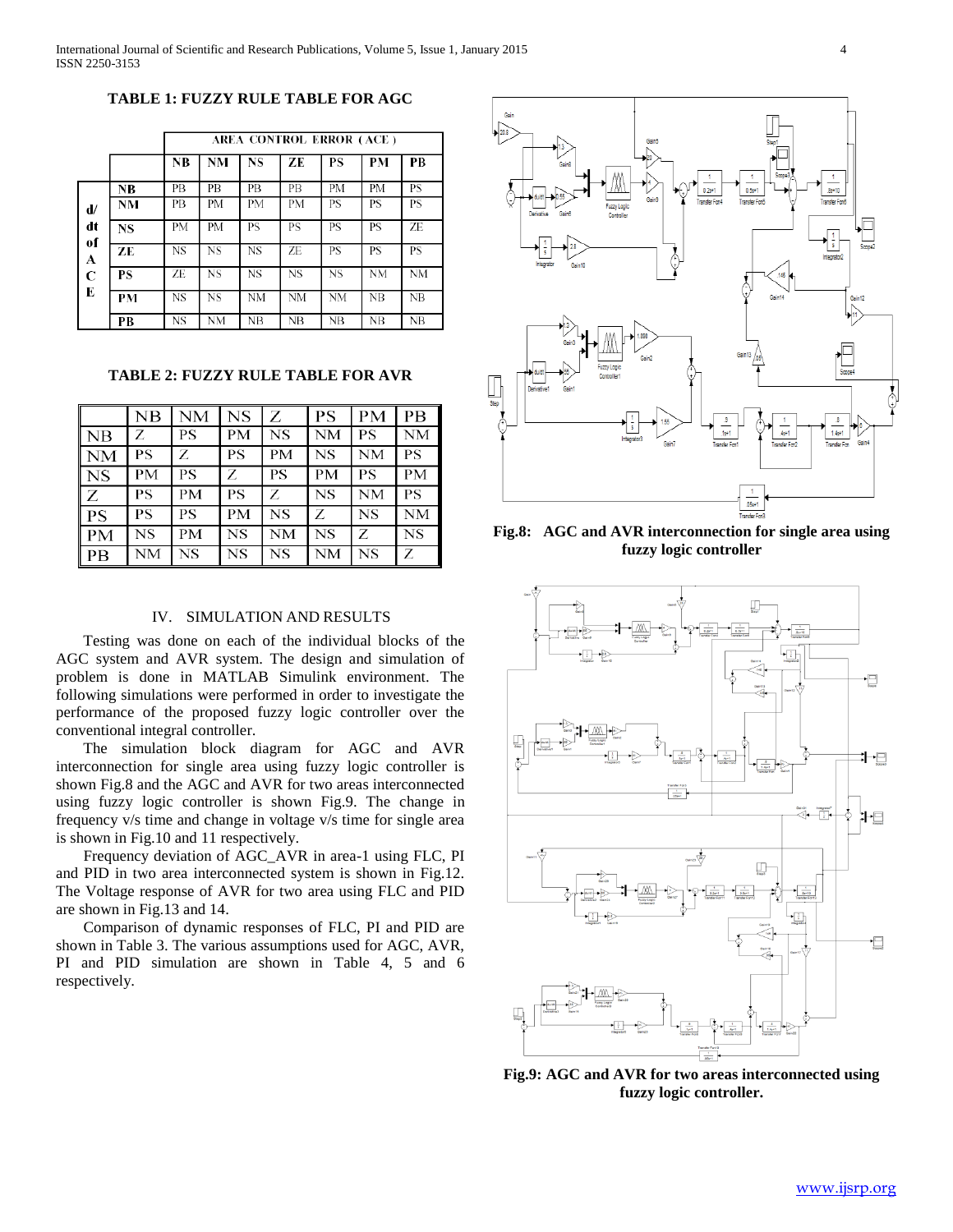

**Fig.10: Frequency deviation of AGC using FLC in single area.**



**Fig.11: Voltage response of AVR using FLC in single area.**

|--|

|                       | <b>FREQUENCY DEVIATION</b>    |            |                                    |            |  |  |
|-----------------------|-------------------------------|------------|------------------------------------|------------|--|--|
| <b>CONTROLL</b><br>ER | <b>SETTLING</b><br>TIME (SEC) |            | <b>MAXIMUM</b><br><b>OVERSHOOT</b> |            |  |  |
|                       | <b>AGC</b>                    | <b>AVR</b> | AGC                                | <b>AVR</b> |  |  |
| <b>FLC</b>            | 12                            | 12         | $3.5*10^{-}$<br>$\mathbf{3}$       | 1.1        |  |  |
| <b>PID</b>            | 18                            | 15         | $3.5*10^{-}$<br>$\mathbf{3}$       | 1.05       |  |  |
| PI                    | 31                            | 30         | $-4*10^{-3}$                       | 1.0        |  |  |

PI, PID AND FLC



**Fig.12: Frequency deviation of AGC\_AVR in area-1 using FLC, PI and PID in two area interconnected system.**



**Fig.13: Voltage response of AVR using FLC in two area interconnected system.**



**Fig.14: Voltage response of AVR using PID in two area interconnected system.**

The assumptions used for AGC, AVR and PID simulations are shown in Table 4,5 and 6 respectively.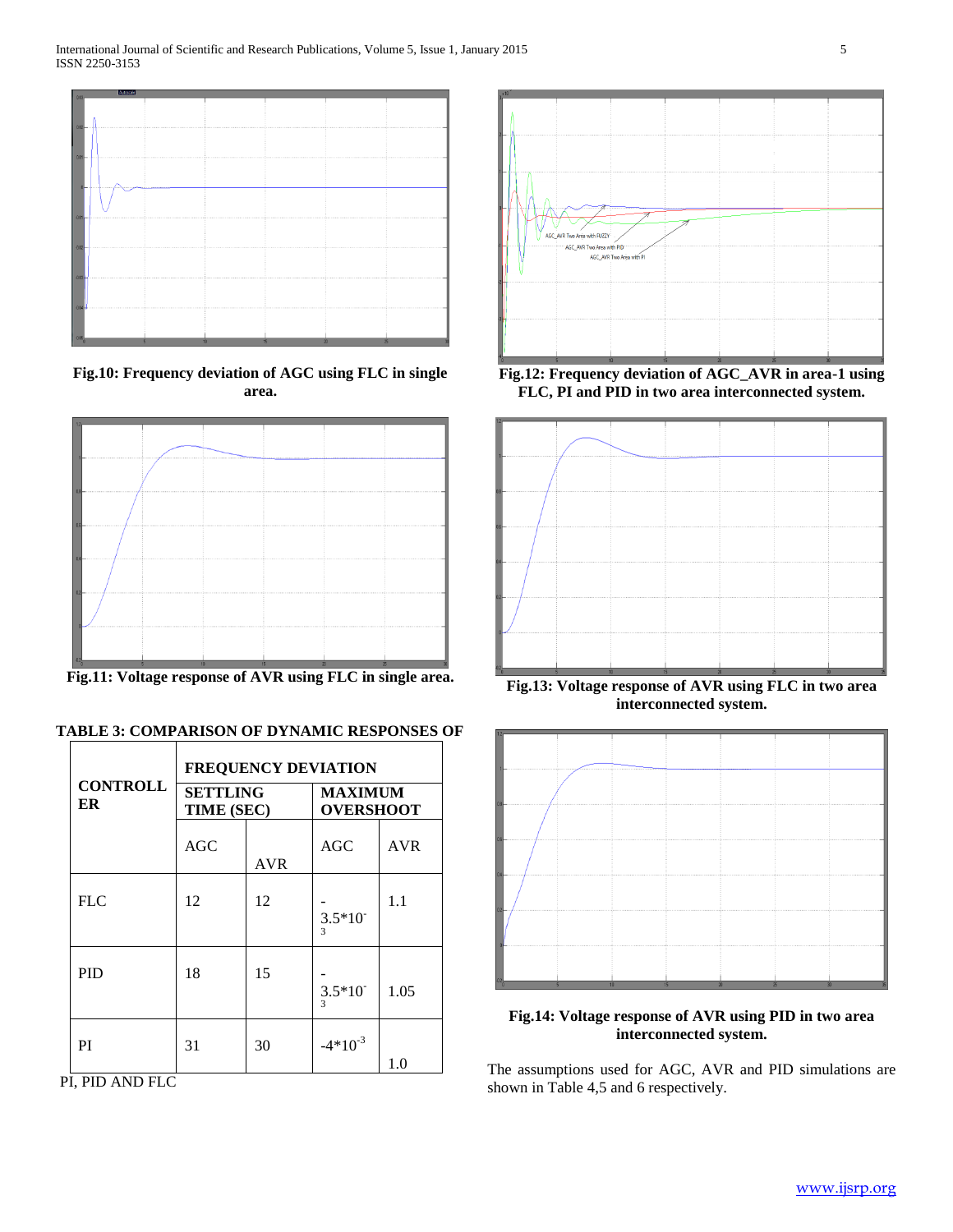# **TABLE 4: ASSUMPTIONS MADE IN THE SIMULATION RUNS FOR AGC**

| Governor speed regulation              | $R_1 = 0.051$            |
|----------------------------------------|--------------------------|
| Frequency bias factors                 | $D_1 = 0.62$             |
| Inertia constant                       | $H_1 = 5$                |
| Base power                             | 1000MVA                  |
| Governor time constant                 | $T_{\text{sg1}}=0.2$ sec |
| Turbine time constant                  | $T_{t1} = 0.5$ sec       |
| Constant                               | $K=0.159$                |
| Nominal frequency                      | $F_1 = 50 Hz$            |
| Load change                            | $P_{LI} = 50$ MW         |
| Load disturbance in per unit<br>(area) | $(P_{LI})_{p.u}=0.05PU$  |

# **TABLE 5: ASSUMPTIONS MADE FOR AVR**

| <b>Ouantity</b> | Gain | <b>Time constant</b> |
|-----------------|------|----------------------|
| Amplifier       |      | 01                   |
| Exciter         |      | 0.4                  |
| Generator       |      | 1.0                  |
| Sensor          |      | ი იร                 |

## **TABLE 6: ASSUMPTIONS MADE FOR PID**

| Quantity       | Gain                  |
|----------------|-----------------------|
|                | $Kp=1.2$<br>$Ki=1.8$  |
| PID controller |                       |
|                | $Kd=1$                |
|                |                       |
| PI controller  | $Kp=1.0$<br>$K_i=1.8$ |
|                |                       |

## V. CONCLUSION

 The PI, PID and FL controller approach in AGC and AVR in an interconnected power system has been implemented. The fuzzy logic approach with integral gain scheduling yields overall better performance regarding transient responses in comparison to the conventional controller. The settling time is reduced to a great extent with the Fuzzy logic mode of scheduling. The gain scheduling approach yields automatic, self-adjusting outputs irrespective of widely varying uncertain off-nominal conditions. The computational burden and memory have been reduced.

#### **REFERENCES**

[1] Naseer Jaleeli , Donald N Ewart , Lesteer H Fink; "Understanding automatic generation control", IEEE Transaction on power system, vol.7,No.3, August 1992.

- [2] Mangla A , Nanda J , Suri S; "Some new findings on AGC of an interconnected hydrothermal system with conventional controller" IEEE transaction on Energy conversion , vol. 21, March 2006.
- [3] A.Sreenath, Y.R.Atre ,D.R.Patil; "Two Area Load Frequency Control with Fuzzy Gain Scheduling of PI Controller", First International Conference on Emerging Trends in Engineering and Technology, 2008 IEEE.
- [4] Khuntia S R , Panda S ; " Comparative study of different controllers for AGC of an interconnected hydro thermal system with generation rate constraints" , IEEE transaction on industrial electronics , Dec 2010.
- [5] Nanda J , Sakkaram J S ; "AGC using fuzzy logic controller considering generation rate constraints" , IEEE transaction on power system vol 2 , November 2003.
- [6] Yao Zhang Lili Dong, Zhiqiang Gao, "Load Frequency control for multi area power system", American control conference Hyatt Regency Riverfront, St. Louis, MO , USA June 10-12 , 2009
- [7] Ignacio Egido, Fidel Fernandez Bernai ; "Modeling of thermal generating units for automatic generation control purpose", IEEE transaction on control system technology,vol-12,No-1,Janauray 2004.Pages 205- 210
- [8] Parveen Dabur, Naresh Kumar Yadav, Ram Avtar; "Matlab design and simulation of AGC and AVR using fuzzy logic for single area power system", International Journal of Soft Computing and Engineering (IJSCE) ,Jan-2012.
- [9] Ismail H. Altas , aedl M. Sharaf: " A Generalized direct approach for designing Fuzzy Logic Controllers in matlab/ simulink GUI environment", International journal of information technology and intelligent computing vol 1 2007.
- [10] D P Kothari and I J Nagrath, "Modern power system analysis", third edition, TMH publication.
- [11] Yüksel OGUZ "Fuzzy PI Control with Parallel Fuzzy PD Control for Automatic Generation Control of Two-Area Power Systems" Gazi University Journal of Science GU J Sci 24(4):805-816 (2011)

### AUTHORS

### **First Author** –**M J Chandrashekar***,* Life member ISTE,



 $\Omega$ . degree in Electrical & Electronics Engineering University and M.E. degree in Power and energy Ingalore University, Karnataka, India. He is g the Ph.D. Degree from VTU Belgaum, Currently he is working as an Associate lepartment of Electrical Engineering, SJB ology, Bangalore, India. His research interests a control, Dynamics and Operation.

**Second Author** – **Dr. R Jayapal**, received the B.E. degree in



Electrical & Electronics Engineering from Bangalore University and M.E. degree in Power Systems from Bangalore University, Karnataka, India and Ph.D. degree from VTU Belgaum, Karnataka, India. Currently he is working as a Professor and Head of the department of Electrical & Electronics Engineering, RV college of Engineering, Bangalore, India. He has published a

number of papers in various national & international conferences, journals. He is reviewer of many reputed international journals and conferences. His areas of interests are power systems, Control systems, Real Time Simulation, Power electronics, Power systems stability & its allied branches. He is a member of IEEE and Life member ISTE.